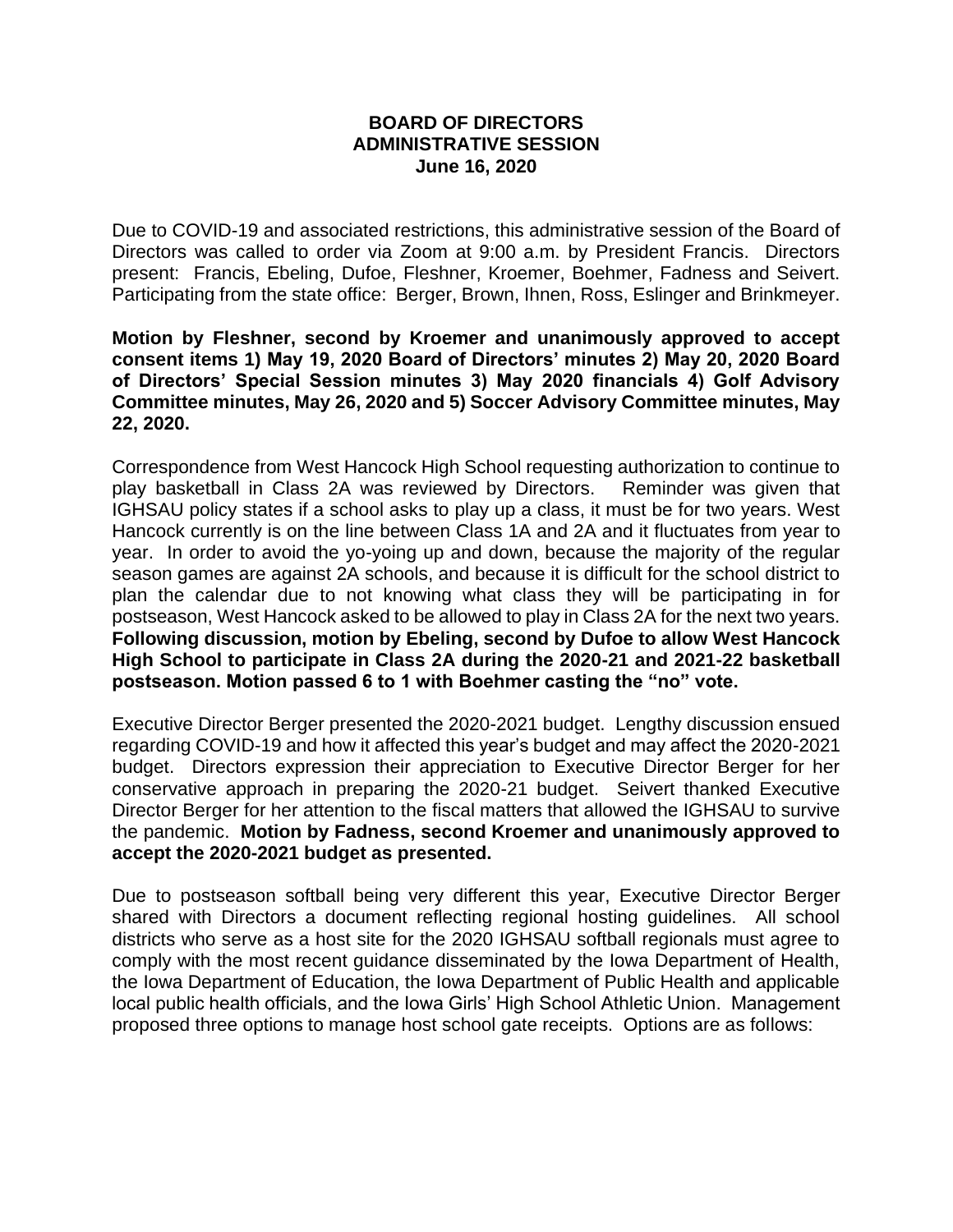- 1) Host schools receive 20% of gate receipts following capacity guidelines/social distancing guidelines issued by Governor Reynolds/Iowa Department of Health.
- 2) Host schools return 100% of gate receipts to IGHSAU if local attendance restrictions or limitations are below capacity guidelines/social distancing guidelines issued by Governor Reynolds/Iowa Department of Health.
- 3) Schools may host regional softball games but opt to pay IGHSAU a game fee of \$1,000 for each regional contest, \$2,000 for each regional semifinal and \$3,000 for each regional final. The game fee allows schools to restrict or limit attendance below capacity guidelines and still host regional contests.

Kroemer shared with Directors that she is aware of several conferences that are currently restricting attendance to two people per player. This will be re-evaluated later this month by those conferences. Ross indicated that he has received information indicating that schools will adhere to any guidelines established by the IGHSAU. It was the opinion of Kroemer and Boehmer to utilize option  $1 - 80\%$  - 20% which has been the past practice. Fadness believes local school districts should be allowed to choose between the three options. Fleshner agreed with Fadness. Dufoe stated that he believes that the decision to not host is the option that schools districts have. If school districts have to restrict more than required by the governor, they shouldn't host. Executive Director Berger stated that selecting host sites will be a little different this year and geography could play a larger role than in past years. She will reach out to the IHSAA to discuss their future plans for postseason. Consensus of Directors was that if schools decide to host regional softball tournament games, the schools must follow IGHSAU guidelines.

Directors reviewed and discussed the Board of Directors-Representative Council combined session agenda which will occur later this morning.

Executive Director Berger presented an update on the Payroll Protection Plan utilized by the IGHSAU due to COVID-19. All records reflect the funds were used for payroll and utilities thereby relieving the IGHSAU from repaying the amount.

The state softball schedule utilizing four fields was reviewed and discussed by Directors. Executive Director Berger explained that with this schedule the only consolation games that will be played will be for third and fourth place. There is significant time allowed between games for the purpose of cleaning and allowing fans to leave prior to arrival of the next game's fans. Additional time has been allowed between championship games. Management has a site visit at Harlan Rogers Softball Complex in the near future. The facility has some social distancing procedures in place, which will be discussed during the site visit. Utilizing the four-field schedule reflects the IGHSAU is cognizant of social distancing and desiring everyone to be safe. The order in which classes play will be determined at a later date.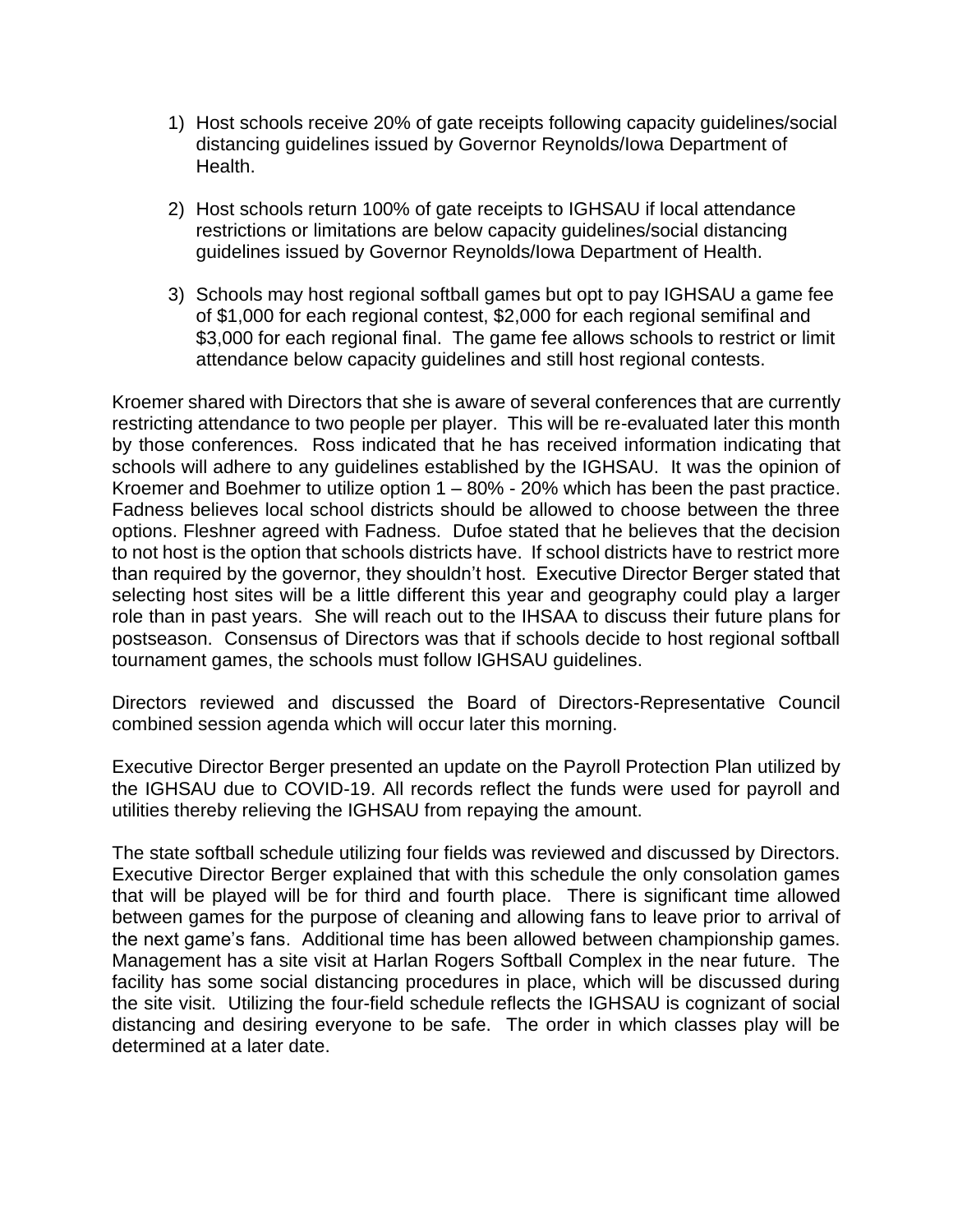Ross highlighted the Track and Field Advisory Committee's recommendations from their meeting of June 2, 2020. Reminder was given that prior to the Board of Directors considering the recommendations, the Joint Committee must review and provide input. The 2020-2021 track season will be shorter than previous years. Due to this, track and field coaches recommend allowing coaches to have 10 contact days, starting Week 31- Week 35, with local schools determining when these 10 days occur during the time period. The committee also recommended that the top three place finishers in each class and event be recognized during the state meet. A set schedule for indoor meets was also recommended. Discussion ensued regarding the committee's recommendation to allow coaches 10 contact days staring Week 31-35. Kroemer indicated that if the 10 days are allowed, it will lead right up to the official start date. Kroemer and Boehmer do not support the recommendation. If the move were to be approved, the action would be going against the work done by the AdHoc Committee. The IGHSAU Joint Committee members will share Directors' position of not supporting allowing coaches the 10 contact days. Also mentioned was the fact that fine arts activities are occurring during this time.

The NFHS summer conference schedule was reviewed by Executive Director Berger. Due to COVID-19 and associated restrictions, the annual conference will use a virtual format. This summer's conference will be shortened, consisting of summits, workshop sessions and general sessions. Directors will have the flexibility to view sessions and workshops which would benefit them. Discussion ensued regarding sharing the conference information with athletic directors. Ihnen indicated that the conference is geared more towards sport administrators in state offices.

Executive Director Berger shared with Directors the updated tournament site availability and host agreement document for the 2020-2021 school year. New language has been added to address special requirements to minimize the risks of COVID-19. Following is the additional language:

"As we enter the 2020-21 sports season and school year, it is important to recognize the special requirements to minimize the risks presented by the COVID-19 virus. Any school which applies to host postseason competition must acknowledge and agree to comply with guidance promulgated by the Iowa Department of Health, the Iowa Department of Education, applicable local public health officials, and the Iowa Girls' High School Athletic Union. Districts who require additional guidelines than what is outlined in the above referenced guidance must have those requirements approved by the IGHSAU prior to hosting. Additional guidelines should only be enacted after consultation with local public health and legal counsel and districts must indicate that these additional guidelines are a locally determined distinction.

The athletic director or designee of the host school agrees to immediately contact local public health officials and the IGHSAU if anyone associated with their athletic team has been diagnosed with or has a suspected diagnosis of COVID-19, or if they have reason to believe that any member